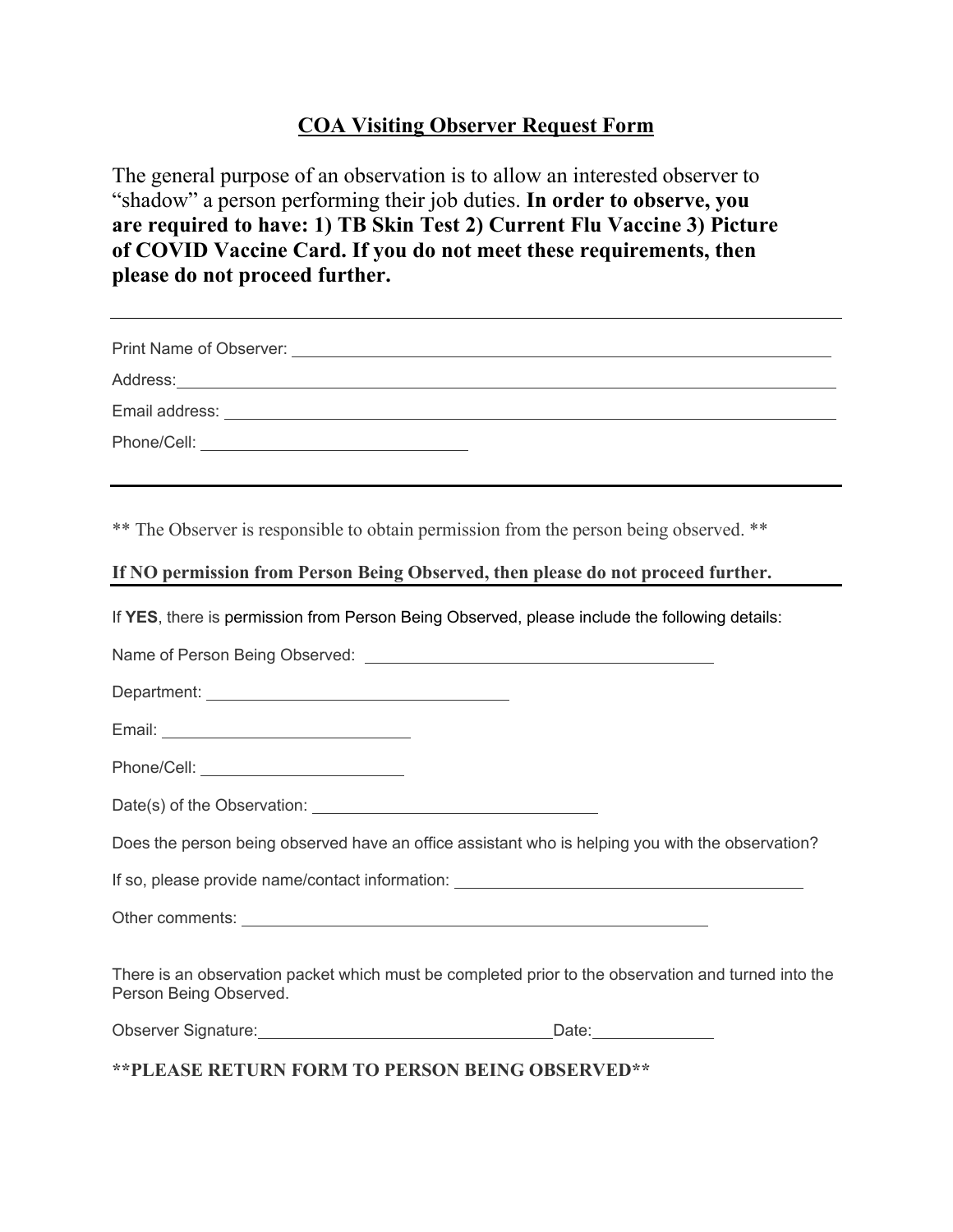

**Children's of Alabama (COA) Visiting Observer Packet Please send completed Observer packet to HIPAA@ChildrensAL.org.**



**HIPAA and Risk Management Guidelines**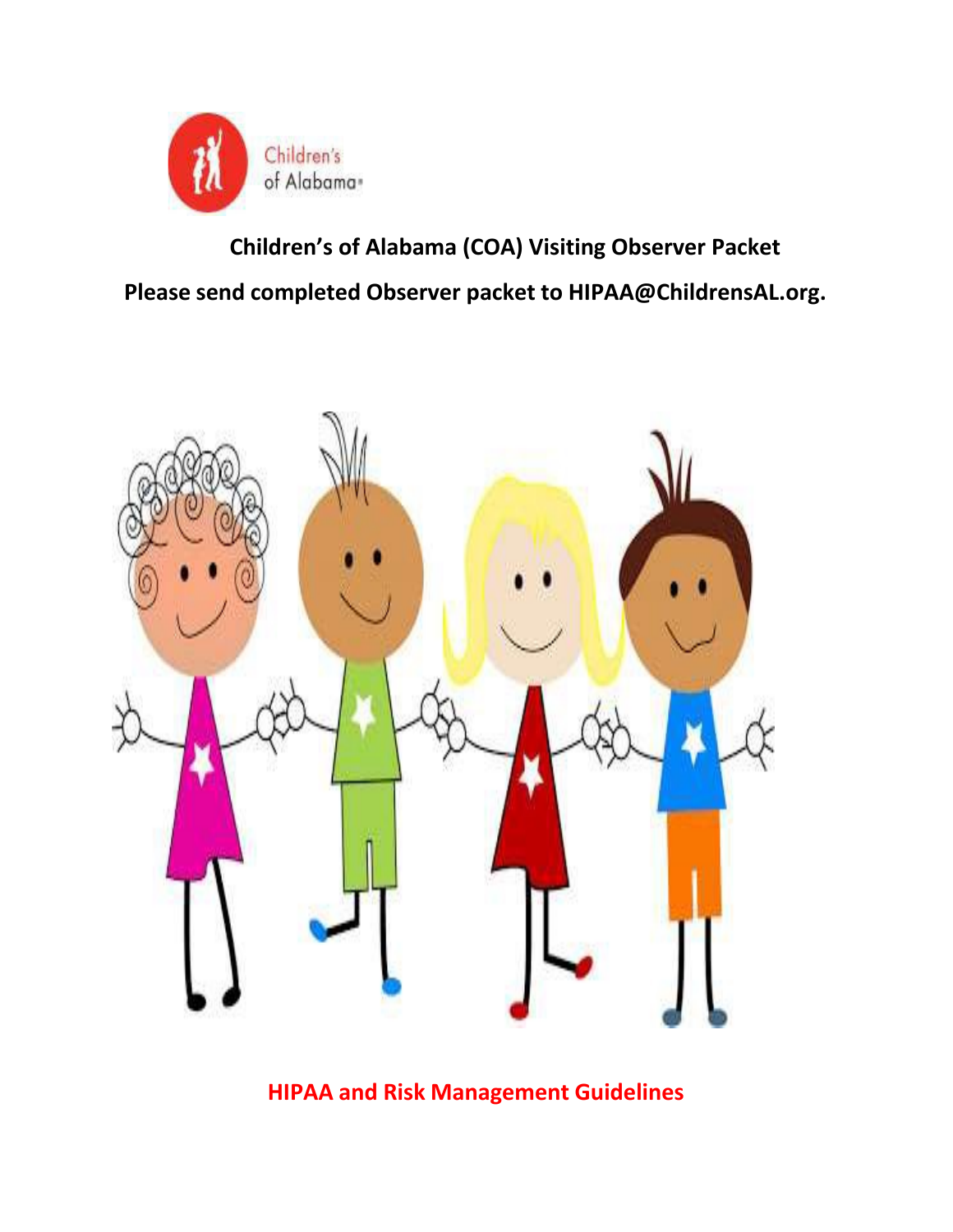

**COA's policy on Observers**

## **4 (FOUR) Forms which REQUIRE Observer Signature**

- **1) Guidelines for Observers**
- **2) Confidentiality and Nondisclosure Statement**
- **3) Visitor Screening Form: Note: There are two parts to this form.**

**The visitor screening form, Part I, must be completed at time of request. One Time Only.**

**The visitor screening form, Part II must be completed EACH day prior to visitation. Daily.**

**4) Release of Liability Form**

**Important: The Person Being Observed (PO) is responsible to ensure completion of the Observer packet prior to observation. You must include a picture of your COVID vaccination card prior to observation. Please send completed Observerpacket to**

**HIPAA@ChildrensAL.org**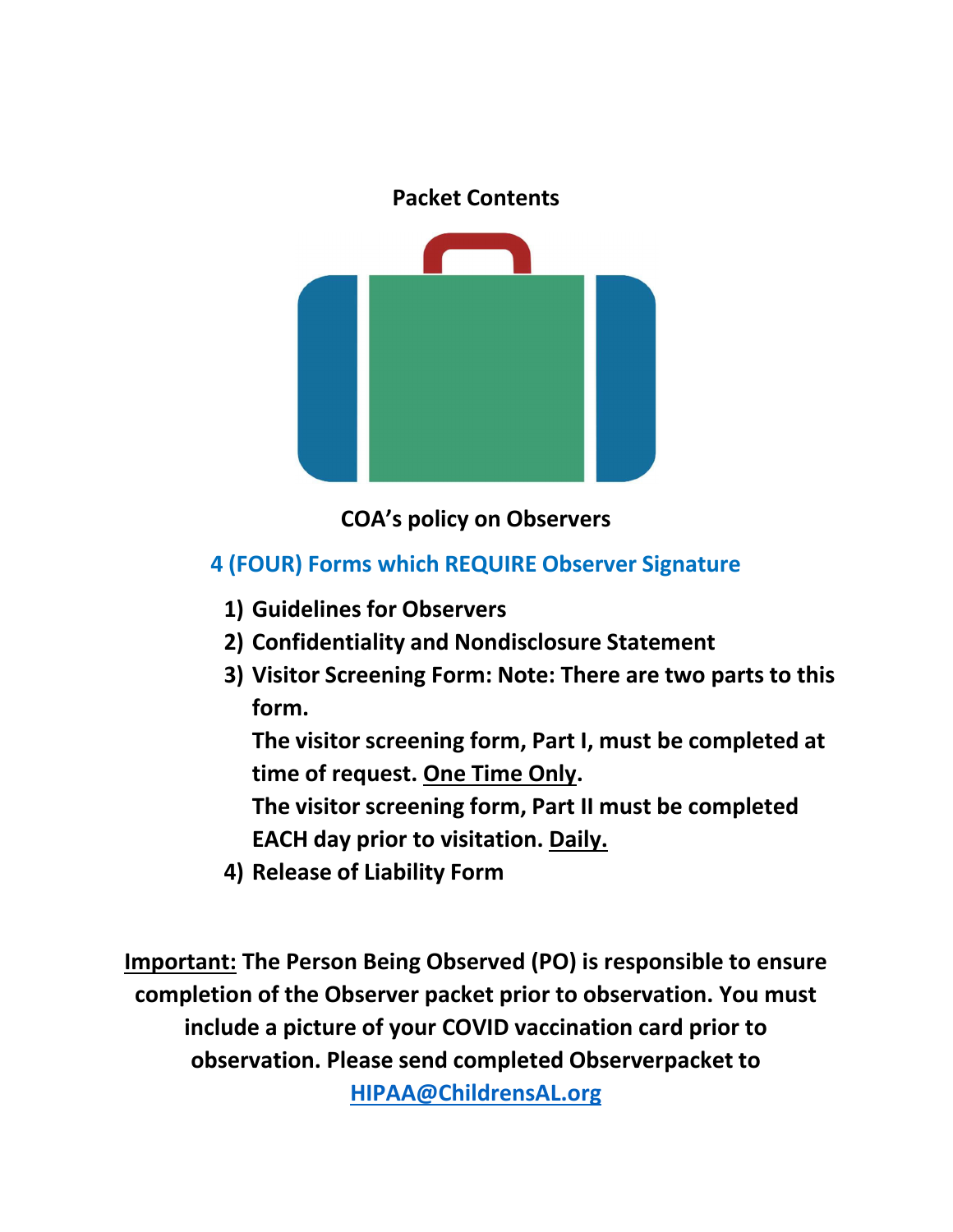

## **Children's of Alabama Guidelines for Observers**

The general purpose of an observation is for an Observer to "watch and listen only with no patient contact and no research activity." There will be no access to clinical systems, no compensation, no fringe benefits, no educational credit, no employment information with Children's of Alabama (COA) in connection with this Observation.

The following guidelines apply to the Observer:

- Observer will not be permitted any direct, physical patient contact and may not perform any patient services, which includes, but is not limited to, performing the following functions: administering treatment and rendering services, taking medical history, performing physical examination, diagnosing and treating patient's condition, prescribing and administering drugs, obtaining patient consents, participate in patient care management including writing notes or orders in patient's chart, giving verbal orders related to patient care, performing and assisting in a procedure, or billing for services rendered.
- Observer will not be permitted to engage in research activity involving a research laboratory, research protocol, or a research project/paper. Observer will not be permitted to publish any works that imply a formal affiliation with COA.
- Observer will not have access to COA computers and systems, this includes but is not limited to, network logon and/or password, direct access to any clinical application that contains Protected Health Information (PHI), COA email address, listing in the COA telephone directory. Observers must not access COA computers and systems under any other name. COA confidential information (including patient information) must never be removed from COA campus, whether in electronic or paper form.
- Observer must be clearly identified to all patients and staff, and permission must be obtained from the parent/legal guardian/patient for Observer to be present during any encounter/procedure. If a parent/legal guardian/patient request an Observer to leave at any point during the encounter, the Observer must leave at once. An Observer must not behave or speak in any matter which leads patient to believe that s/he is a healthcare provider at COA.
- Observer must not make any disparaging/negative statement regarding the observation at COA.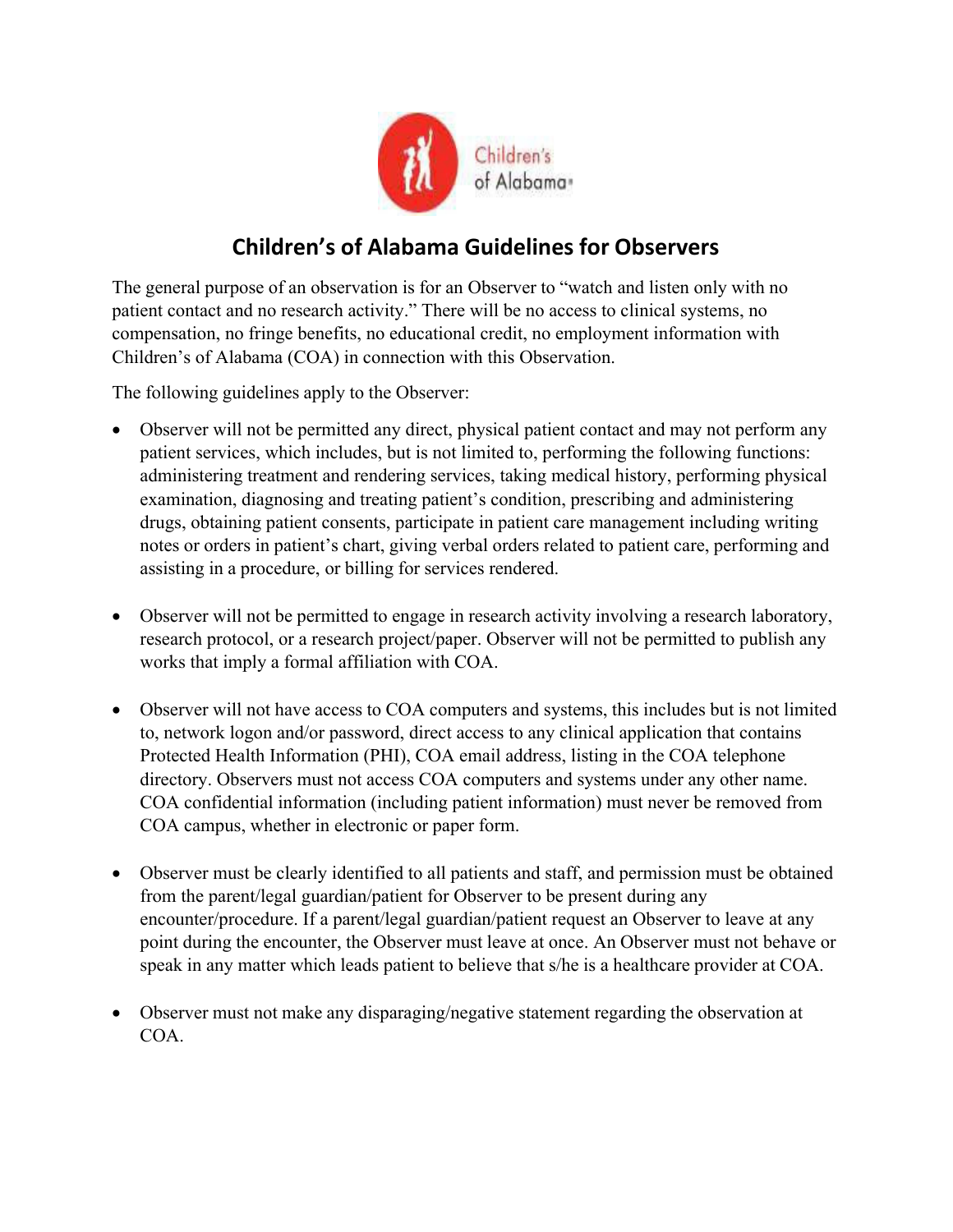- Observer is prohibited from taking any photos, videos, or audio recordings regarding the observation at COA. Observer is prohibited from posting images or any activities he/she observers during the observation.
- Observer must be with the Person Being Observed (PO) during the observation.
- Upon arrival to the hospital, Observer must wear an identification badge. For the Benjamin Russell and Lowder campuses, the Observer must register at the Information Desk and obtain an ID badge. For all other locations, the Observer will check in with the PO. At time of request, Observers must complete Part I, of the Visitor Screening Form. Prior to each arrival day at COA, the Observer must complete Part II of the Visitor Screening form. Observer will refrain from visitation at any time the Observer has an infectious disease or condition that could be transmitted to patients.
- Observers are responsible for their health insurance, personal transportation, accommodations, meals, medical insurance, required immunizations, and any other personal expenses incurred while at COA. Observer will not be considered an employee, staff member, or agent of COA. There is no offer from or service contract with COA. Observer must not obligate COA financially or suggest or imply that s/he is acting with the authority of COA. Observer will not be entitled to salary, benefits, reimbursement of expenses or other compensation. COA will not provide any letters of reference, recommendation, or commendation on behalf of Observers.
- Observers must comply with all COA standards, rules, and regulations, including all applicable federal, state, and local laws pertaining to government health care programs. The PO or the Department Director where visit is occurring may terminate the observation at any time.
- Observer dress code is professional- business or business casual attire (e.g., dress pants, dress shirts, and close-toed shoes).
- Observers may attend COA conferences, lecture, seminars, and committee meetings and observe both inpatient and outpatient clinical activities with prior approval from COA PO.

I understand and agree to abide by the expectations outlined above:

Observer Printed Name Observer Signature Date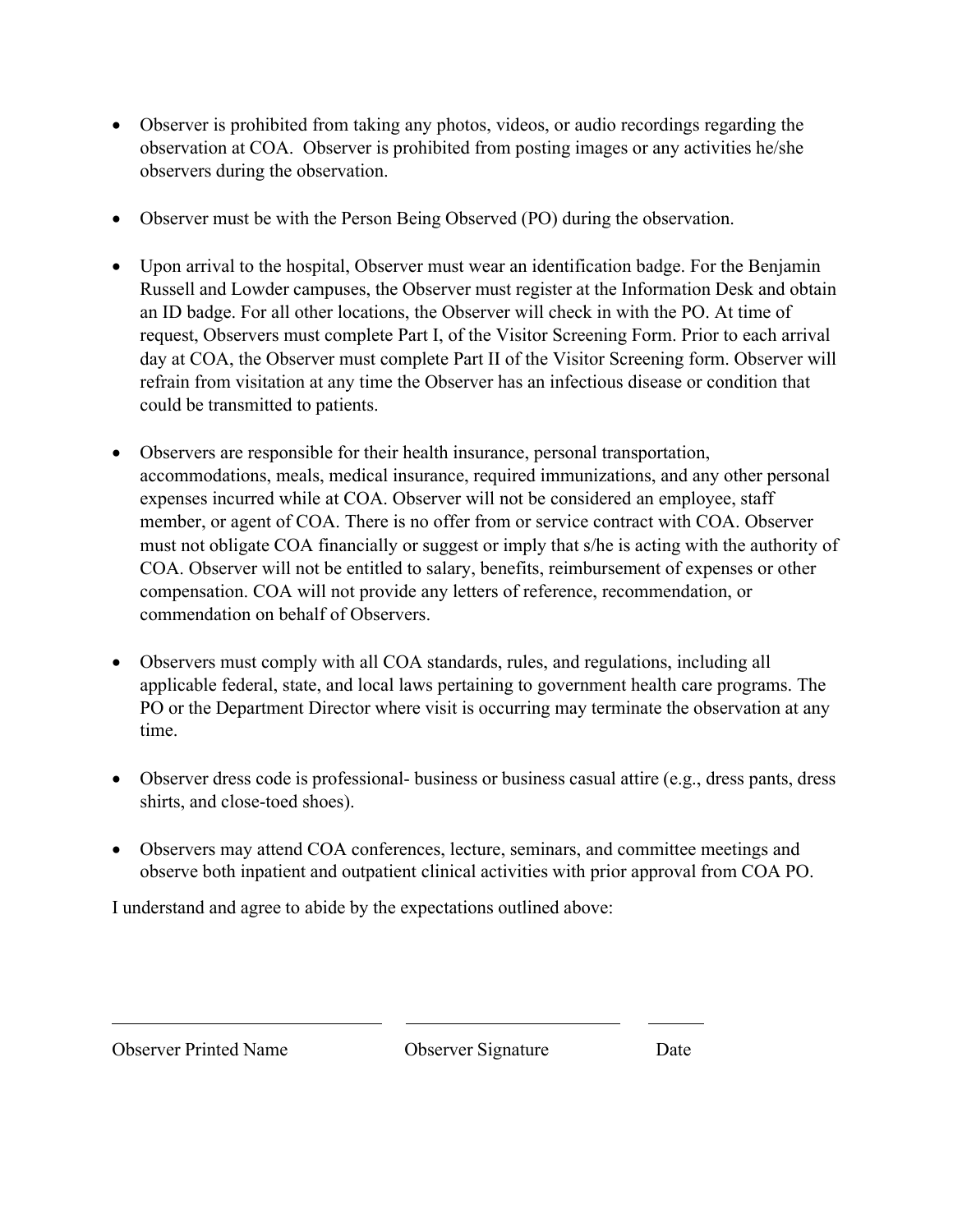

# **COA Confidentiality and Nondisclosure Statement**

*The mission of Children's of Alabama (COA) is to provide the finest pediatric health services to all children in an environment that fosters excellence in research and medical education. COA will be an advocate for all children and work to educate the public about issues affecting children's health and wellbeing. COA shall have as its values: trust, teamwork, compassion, innovation, and commitment.* 

I understand my legal and ethical duty to maintain and promote the confidentiality and privacy and security of Children's of Alabama (COA) confidential patient, employee, and business information (Confidential Information). By signing below, I (and have my employees and agents if applicable) agree to the following:

- 1. I am responsible for protecting Confidential Information used or obtained in the course of my services. Confidential Information is all information regarding specific patients, employees, staff or corporate data/information obtained through any source including patient medical records, employee files, computer printouts, electronic information systems, or private conversation is confidential. It is my responsibility to maintain confidentiality of this data/information.
- 2. I am responsible for conducting myself in accordance with the applicable laws (i.e. the Health Insurance Portability and Accountability Act-HIPAA), standards of the applicable accreditation authorities, and the policies of Children's of Alabama (COA) governing Confidential Information that apply equally to verbal, written, or electronic information.
- 3. I will not misuse, misplace, or be careless with Confidential Information. I will appropriately shred Confidential Information in the authorized destruction bins and not discard it in the trash. I will only access, use, and disclose Confidential Information as authorized to perform my legitimate duties, on a role-based "need to know" basis, and never for my own advantage or for purposes other than its intended use, including records of my family members and me.
- 4. I will not divulge, store, copy, release, review, alter, and/or destroy any Confidential Information except as properly authorized by COA. I will never sell any Confidential Information. I will safeguard and not disclose my individual authorization to access confidential information (i.e., access code or password). I accept responsibility for all activities undertaken using my individual authorization.
- 5. I will never post or blog any COA Confidential Information including pictures, video or anything which can identify a patient. I will never place patient information on a thumb drive or other portable media device (i.e., phone/tablet/laptop), unless I have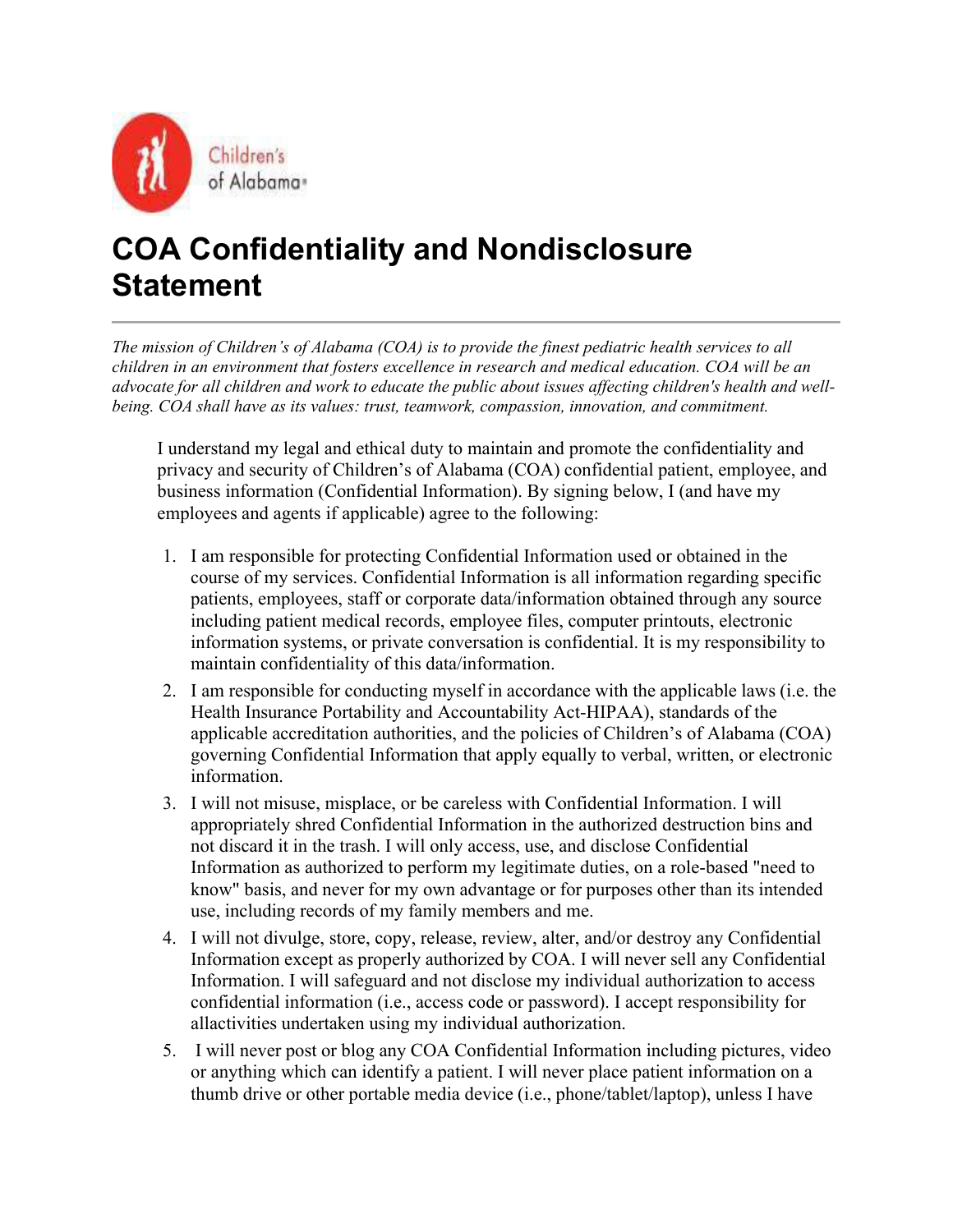prior appropriate written permission from my Supervisor and prior encryption from COA Information Technology (IT) Customer Support. I am responsible to contact (205) 638-6568 or gethelp@childrensAL.org for encryption assistance. I am responsible to prove the portable media device received encryption acceptable to COA IT. I will not take pictures or videos with my personal portable media device while at COA. I will password protect my portable media device if it has access to confidential COA information (including, but not limited to, connection to COA email).

- 6. I will immediately report activities by any individual or entity that I suspect may compromise the confidentiality, privacy, and security of Confidential Information, so corrective action can be taken. Reports made in good faith about suspected activities will be held in confidence to the extent permitted by law, including the name of the individual reporting the activities. I will immediately report to: My Supervisor; COA Privacy Officer, (205) 638-5959; COA Information Technology Cybersecurity, HIPAA Coordinator (205) 638-7803; Children's 360 Report on COA desktop folder, and/or the anonymous COA Corporate Compliance Hotline at 1-800-624-9775 or at the corporate compliance link at www.childrensal.org.
- 7. I understand my obligations under this statement continue after termination of my services with COA. Upon termination of services, I must not access, use, store and/or disclose and must immediately return and cease to use any originals or copies of any file, document, record, and/or memorandum relating in any manner to Confidential Information.
- 8. I understand I have no right or ownership interest in any Confidential Information. COA may at any time revoke any access or use of confidential information.
- 9. During the course of performing my services and thereafter, I will safeguard and retain the confidentiality, privacy, and security of Confidential Information at all times. I am responsible if I misuse, misplace, misdirect, and/or wrongfully disclose any Confidential Information. I am responsible if I fail to safeguard my individual authorization to access Confidential Information. COA audits access to electronic record systems at any time.
- 10. I must wear my business Identification Badge at all times. I understand it must be kept visible, in order to be readable by others, to prove my identity.
- 11. I understand any inappropriate access, release, or use of confidential information may subject me to disciplinary action (including grounds for immediate termination of employment/services) and/or appropriate legal action, such as prosecution with law enforcement for an issue such as theft or malicious intent to cause harm (civil monetary fines and/or imprisonment). I understand my obligations are subject to review, revision, and renewal, as appropriate.
- o **Duly Authorized Representative**
- o **Printed Name:**
- o **Signature:**
- o **Date:**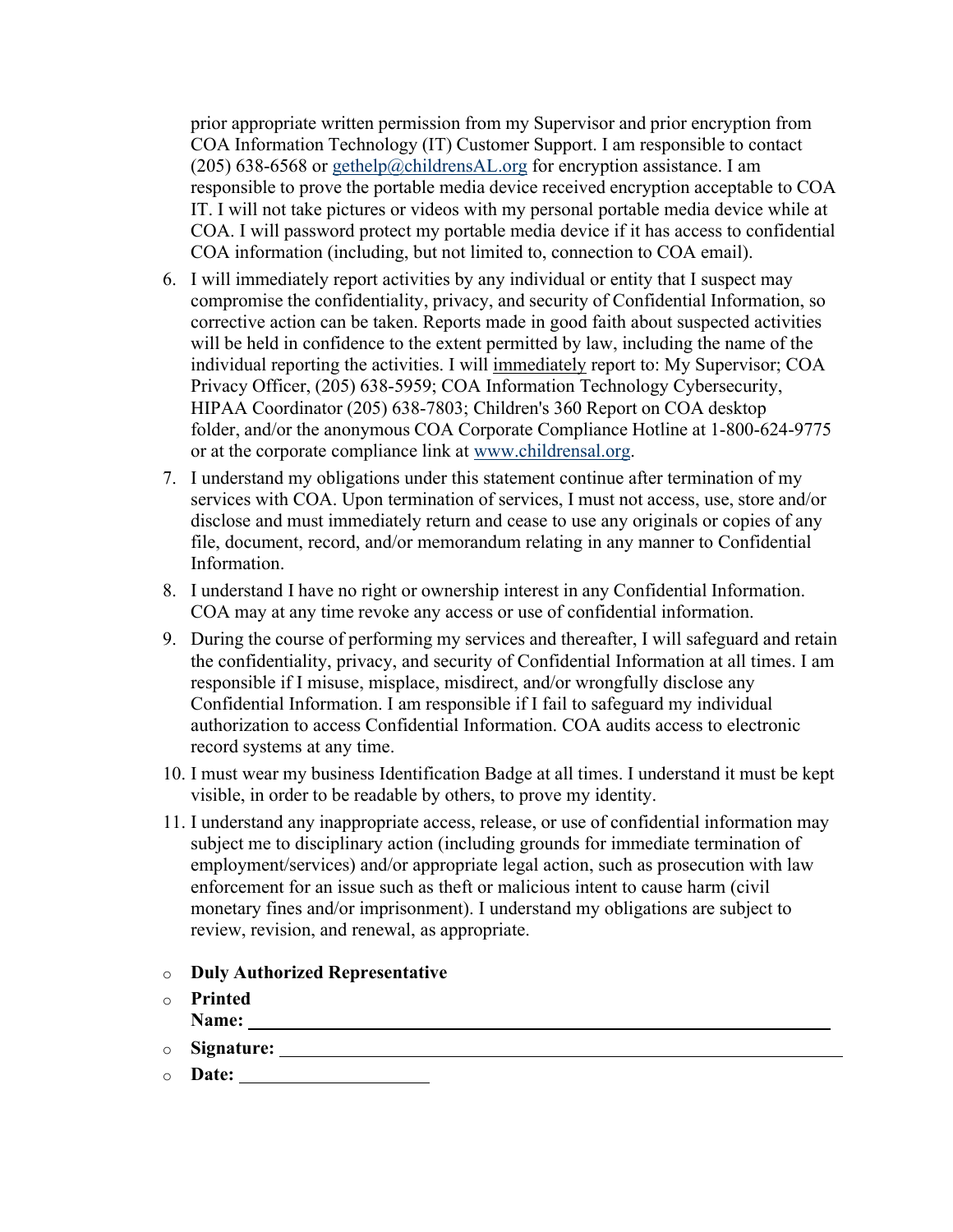

**Children's of Alabama Visitor Screening Form** 

To help prevent exposure and spread of infections to our patients, the following information is provided for Visitors for Observation. **Important Notice:** During a time of high respiratory illnesses in the community, there may be times when you are not allowed to observe. If you become ill within one (1) week after your visit, notify your host.

### **Part I- Observer must complete AT THE TIME OF THE REQUEST**

Please indicate below if you have been diagnosed with any of the illnesses listed or been exposed in the past week to any of the illnesses.

|                                                             | Yes |                              | N <sub>0</sub> |  |
|-------------------------------------------------------------|-----|------------------------------|----------------|--|
| Hepatitis                                                   |     |                              |                |  |
| Chicken Pox or Shingles                                     |     |                              |                |  |
| German Measles (Rubella)                                    |     |                              |                |  |
| Red Measles (Rubeola)                                       |     |                              |                |  |
| Meningitis                                                  |     |                              |                |  |
|                                                             | Yes | N <sub>o</sub>               | Date           |  |
| Have you had a flu shot in the last                         |     |                              |                |  |
| twelve (12) months?                                         |     |                              |                |  |
| Have you had a TB screening?                                |     |                              |                |  |
| Provide Picture Proof of COVID                              |     |                              |                |  |
| vaccination card.<br>$\mathbf{L}$ $\mathbf{L}$ $\mathbf{L}$ |     | <b>ELOILD IV ORIGINILEIO</b> |                |  |

#### **Part II- Observer must complete EACH DAY OF VISITATION**

Please indicate below if you have been diagnosed with any of the illnesses listed, been exposed in the past week to any of the illnesses, or if you are experiencing any of these symptoms today. If you answer yes to any of these questions, **DO NOT VISIT.** 

|                                                                                                                     | <b>YES</b> | N <sub>0</sub> |  |  |
|---------------------------------------------------------------------------------------------------------------------|------------|----------------|--|--|
| Fever greater than 100                                                                                              |            |                |  |  |
| <b>Runny Nose</b>                                                                                                   |            |                |  |  |
| Sore throat                                                                                                         |            |                |  |  |
| Slight or Severe Cough                                                                                              |            |                |  |  |
| Laryngitis                                                                                                          |            |                |  |  |
| <b>Sinusitis</b>                                                                                                    |            |                |  |  |
| Diagnosed with "Whopping Cough"                                                                                     |            |                |  |  |
| Pneumonia                                                                                                           |            |                |  |  |
| Croup                                                                                                               |            |                |  |  |
| <b>Bronchitis</b>                                                                                                   |            |                |  |  |
| Eye Infection (pink eye or conjunctivitis)                                                                          |            |                |  |  |
| Skin infection, sores, irritated skin or rash of                                                                    |            |                |  |  |
| any kind                                                                                                            |            |                |  |  |
| Cold sore or fever blister                                                                                          |            |                |  |  |
| Diarrhea, Nausea or vomiting                                                                                        |            |                |  |  |
| Lice                                                                                                                |            |                |  |  |
| Rash                                                                                                                |            |                |  |  |
| Have you had the Flu Mist in the past two $(2)$                                                                     |            |                |  |  |
| weeks?                                                                                                              |            |                |  |  |
| Please wash your hands using hand sanitizer before and after you leave a patient care area. Follow all instructions |            |                |  |  |

posted on patient's door. **Observer Printed Name: Observer Age:**

**Observer Signature:** Date: